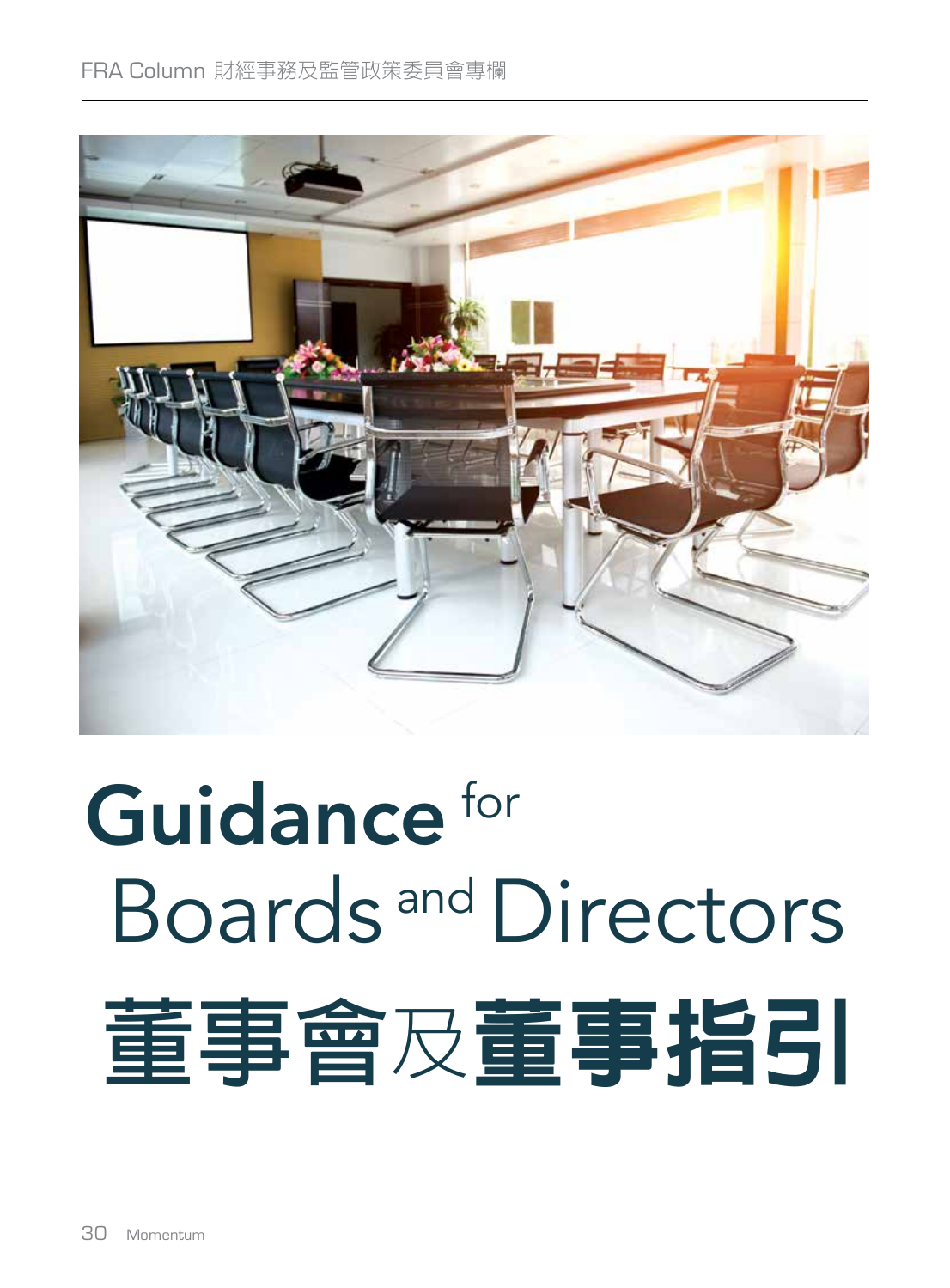In 1993, the code of best practice on corporate governance was issued by the Hong Kong Stock Exchange (HKEx) (with two pages In 1993, the code of best practice on corporate governance was and 14 paragraphs) through which the comply or explain regime was first introduced. The current corporate governance code (CG Code) and corporate governance report were introduced as Appendix 14 to the Main Board Listing Rules in 2005. Since then, the CG Code has been amended on many occasions, the latest one being the amendments relating to independence of independent non-executive directors (INED), board diversity, over-boarding of INEDs, and nomination committee and process. The amendments are effective since January 2019. As a part of the review and consultation, HKEx has also issued the Guidance for Boards and Directors (Guidance) in July 2018 to give views advice and guidance to boards and directors on the following areas:

- Directors' Duties and Board Effectiveness;
- Board Committees' Role and Functions;
- Board Diversity and Policy;
- Risk Management and Internal Control;
- Company Secretary; and
- Corporate Governance for weighted voting rights (WVR) issuers.

The Guidance however does not form part of the Listing Rules, nor does it amend or vary any Listing Rule requirements, or absolve issuers and/or their directors of any obligations to make their own judgment. Notwithstanding the qualifications as aforesaid, the Guidance does represent the good guidance and practice advocated by HKEx with which boards and directors are expected to comply. This article will discuss and summarise the various areas under the Guidance other than the corporate governance for WVR issuers.

#### **Directors' Duties and Board Effectiveness**

Generally, the board's responsibility includes:

- leading, directing and supervising the issuer's affairs to enable the long term success of the issuer;
- setting strategic objectives with focus on value creation and risk management;
- ensuring transparency;
- being accountable; and
- ensuring adequacy of resources, staff qualifications and experience.

## For all directors,

- directors must act honestly and in good faith and avoid conflicts of interest and duty;
- before accepting the role, a potential director should devote time to understand the issuer so as to enable him to make value-added contributions to the board after appointment;
- there should be an induction training programme for new directors;
- directors are not expected to be experts in all matters but should nevertheless have a thorough understanding of the issues being discussed so as to enable them to contribute to discussions and discharge their responsibilities; and

1993年,香港交易所(港交所)發佈企業管治的最 佳常規守則(長兩頁及14 段),其中首次推出「不 遵守就解釋」機制。現時的《企業管治守則》(《守 則》)及《企業管治報告》於2005年加入《主板上市規 則》作為附錄十四。自此,《守則》經過多次修訂,最 新一次修訂是關於獨立非執行董事的獨立性、董事會成 員多元化、獨立非執行董事出任多家公司董事,以及提 名委員會及程序。修訂於2019年1月生效。作為檢討及 諮詢的一部分,港交所亦已於2018年7月發佈《董事會 及董事指引》(《指引》),就以下範疇向董事會及董 事提供意見及指引:

- 董事職責及董事會效能;
- 董事委員會角色與職能;
- 董事會成員多元化及政策;
- 風險管理及內部監控;
- 公司秘書;及
- 採用不同投票權(WVR)架構的發行人的企業管 治。

但是,《指引》並不構成《上市規則》的一部分,亦不 修訂或更改任何《上市規則》的要求,或免除發行人 及/或其董事作出任何自行判斷的責任。儘管有上述限 制,《指引》確實代表港交所提倡的良好指引及常規, 董事會及董事應加以遵守。本文將探討並概述《指引》 下多個範疇(採取 WVR 架構的發行人的企業管治除 外)。

#### **董事職責及董事會效能**

一般而言,董事會的職責包括:

- 引導、指引及監察發行人的事務,確保發行人長 遠取得成功;
- 制定戰略目標,關注價值創造及風險管理;
- 確保透明度;
- 問責;及
- 確保資源充足,員工資歷及經驗符合要求。

對所有董事而言,

- 董事必須按誠信及真誠行事,避免利益及職責衝 突;
- 在接受董事任命前,有關人士應撥出時間瞭解發 行人,以便在獲任命後對董事會作出有意義的貢 獻;
- 應為新董事提供入職培訓計劃;
- 董事無須是萬事通的專家,但對於討論的事宜, 他們應有全面的瞭解,方可參與討論、履行董事 職責;及
- 對於董事會會議上將會討論的事宜,董事有權且 必須向管理層索取進一步資料/文件。若面臨紀 律處分程序,董事並不能以發行人未有提供充分 資料或其不理解相關交易作為辯解理由。

就執行董事而言,他們參與發行人的日常運作,應聆聽非 執行董事及獨立非執行董事的意見,並與他們緊密合作。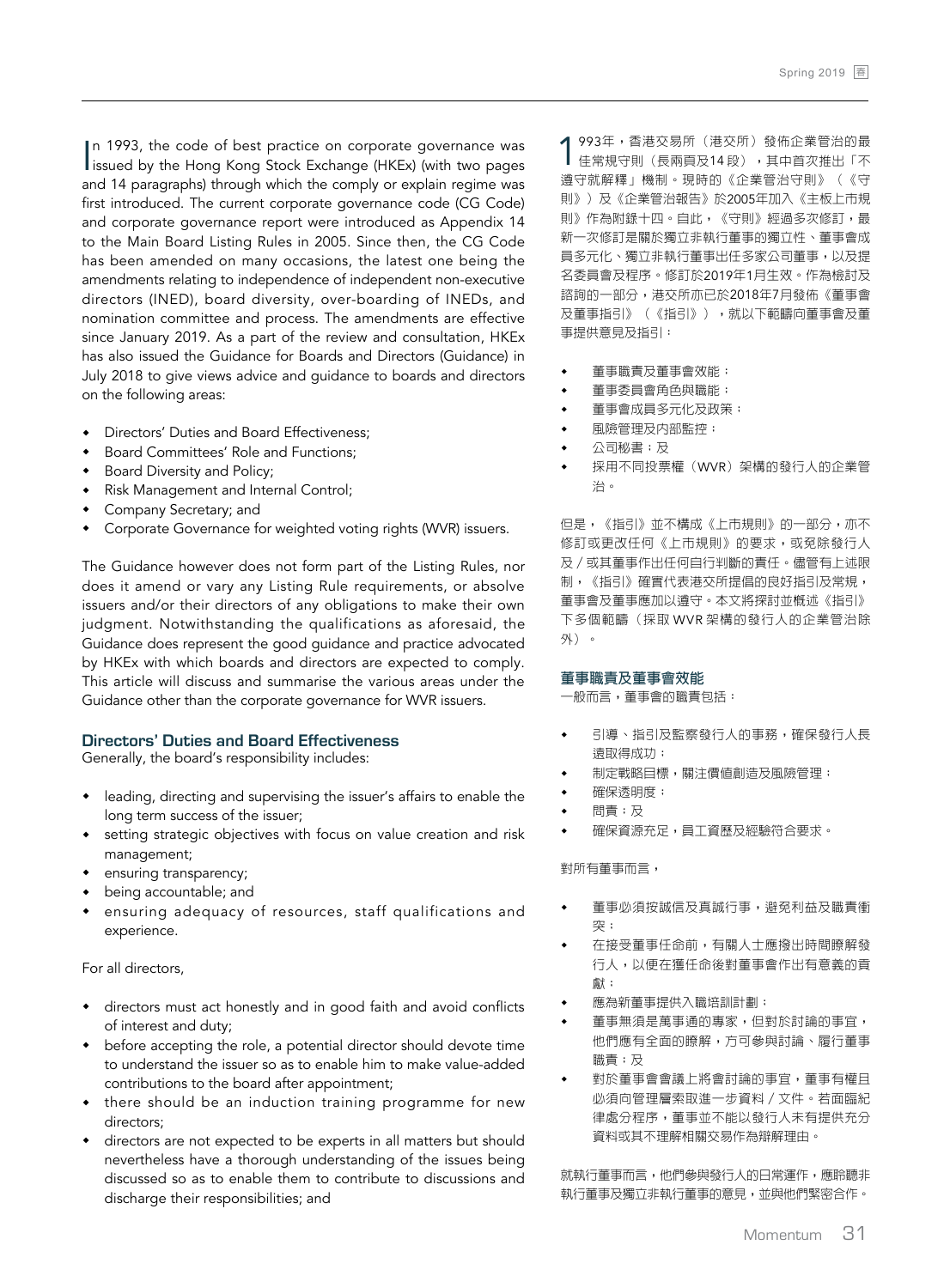directors are entitled to and must seek further information/documentation from the management on matters to be discussed at board meetings. It is not a defence to claim that they do not receive adequate information or that they do not understand the relevant transactions when faced with disciplinary proceedings.

For executive directors, they are involved in the day-to-day operations and should listen to, and work closely with, NEDs and INEDs.

For NEDs and INEDs, they are expected to:

- bring an independent judgement on the issues of strategy, policy, performance, accountability, resources, key appointments and standards of conduct;
- take the lead where potential conflicts arise;
- serve on the audit, remuneration, nomination and other governance committees; and
- make effective contribution at board meetings.

On time commitment, INEDs must make sufficient time available to discharge their responsibilities and should not accept an invitation to serve as an INED unless they can devote adequate time and effort to the work involved.

## **Board Committees' Role and Functions**

The board is responsible for performing the corporate governance duties which may be delegated to board committees. The core board committees are nomination, audit and remuneration committees.

For Nomination Committee, its key role is board recruitment and to consider succession planning. It must evaluate and assess the optimal composition of the board. There should be an established policy to identify potential directors. The selection process should be transparent and fair. The Nomination Committee should be mindful of the need to refresh the board regularly to avoid entrenchment and to attract fresh thinking.

In formulating nomination policies, issuers should consider the following guidance:

- \* stating the objectives of the nomination policy;
- emphasising the board's ultimate responsibility for selection and appointment of directors;
- setting out the procedure for selection, appointment and reappointment of directors;
- board succession planning considerations and periodic reviews of the plan;
- disclosure of the nomination policy and the progress made towards achieving the objectives therein set out; and



就非執行董事及獨立非執行董事而言,他們應該:

- 在涉及策略、政策、公司表現、問責性、資源、 主要委任及操守準則等事宜上,提供獨立的意 見;
- 在出現潛在利益衝突時發揮牽頭引導作用;
- 擔任審核、薪酬、提名及其他管治委員會成員; 及
- 對董事會會議作出有效貢獻。

在時間投入方面,獨立非執行董事須投入充分時間履行 職責,除非肯定自己可投入足夠的時間及精力處理有關 工作,否則不應貿然接受獨立非執行董事的任命。

#### **董事委員會角色與職能**

董事會有責任履行企業管治職責,但可以將有關責任授 予董事委員會。董事會轄下的核心委員會有提名、審核 及薪酬委員會。

提名委員會的主要職責是招聘董事會成員及考慮繼任計 劃。提名委員會須評核及評估董事會成員的最佳組合。 發行人應就辨識適合擔任董事的人選制定政策。 甄選 過程應透明及公正。提名委員會應注意定期更新董事會 成員組合的需要,避免出現個別成員長期「盤踞」的現 象,並令董事會能吸引新的思維。

在制定提名政策時,發行人應考慮下列指引:

- 列明提名政策的目標;
- 強調甄選並委任董事的最終責任由全體董事承 擔;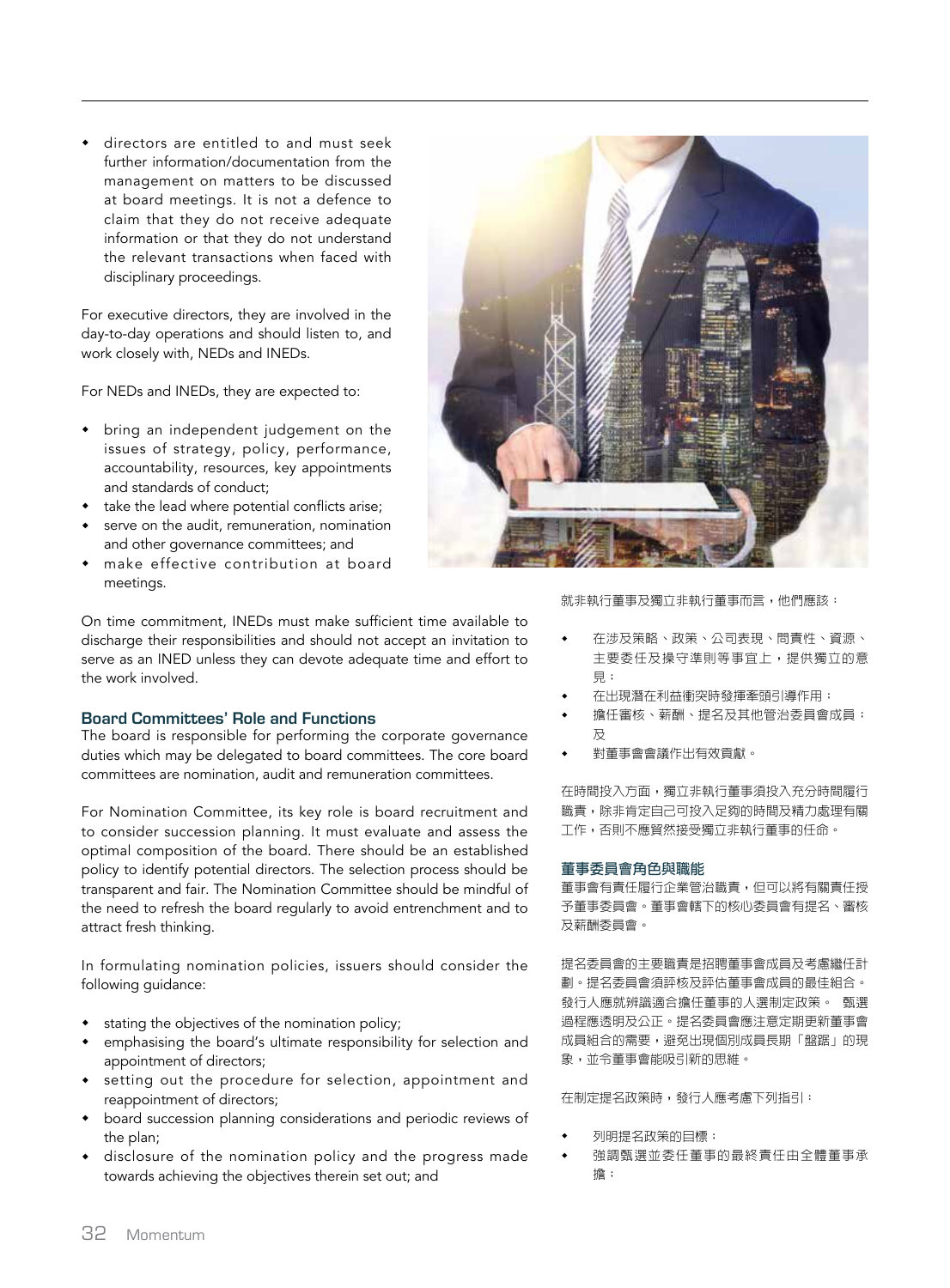a formal process for monitoring and reviewing the policy that it remains relevant and reflects current regulatory requirements and good corporate governance practice.

On Audit Committee, its functions are:

- to monitor the integrity of the issuer's financial statements, annual and interim reports and accounts, risk management and internal control;
- to maintain an appropriate relationship with the external auditors; and
- to ensure that the internal audit function is adequately resourced and has appropriate standing within the issuer, and to review and monitor its effectiveness.

In addition, the Audit Committee should:

- review the independence of the external auditors annually;
- monitor the management's progress on implementation of any new key financial reporting standards; and
- stay updated with tax legislature and regulatory developments in relation to financial reporting.

On Remuneration Committee, its main role is to assist and advise the board on the remuneration of the board and senior management with the aim to motivate, retain and attract the best talents for the issuer so as to maximise shareholder value. It should consider:

- salaries paid by comparable issuers, time commitment and responsibilities, employment conditions in the group;
- appointment and termination terms to ensure fairness; and
- compensation arrangements relating to dismissal or removal of directors for misconduct to ensure that they are reasonable and appropriate.
- 列出甄選、委任及重新委任董事的程序;
- 審議董事會成員的繼任規劃,並定期作出檢討;
- 披露提名政策及其達成政策所載目標的進度;及
- 監督及檢討提名政策的正式程序,確保提名政策 繼續切合需要,並反映當前監管規定及良好企業 管治常規。

就審核委員會而言,其職能包括:

- 監察發行人財務報表、年度及中期報告及賬目的 完整性,檢討風險管理及內部監控;
- 與發行人的外聘核數師維持適當的關係;及
- 確保發行人内部有足夠資源撥給内部審核功能, 並賦予其適當的地位,以及檢討及監察其成效。

此外,審核委員會亦應該:

- 每年檢視外聘核數師的獨立性;
- 監察管理層落實任何關鍵財務報告新準則的進 度;及
- 時刻關注有關財務報告的稅務法律及監管規定的 最新發展。

對薪酬委員會而言,其主要職責在於協助董事會,就董 事會及高級管理層的薪酬提供建議,以助發行人激勵、 挽留及吸納最優秀的人才,為股東創造最大價值。薪酬 委員會應考慮:

- 可資比較的發行人所支付的薪酬、時間投入及職 責、集團內的僱用條件;
- 委任及終止職務條款,確保條款内容公允;及
- 因董事行為失當而解僱或罷免有關董事所涉及的 賠償安排,確保有關賠償合理適當。

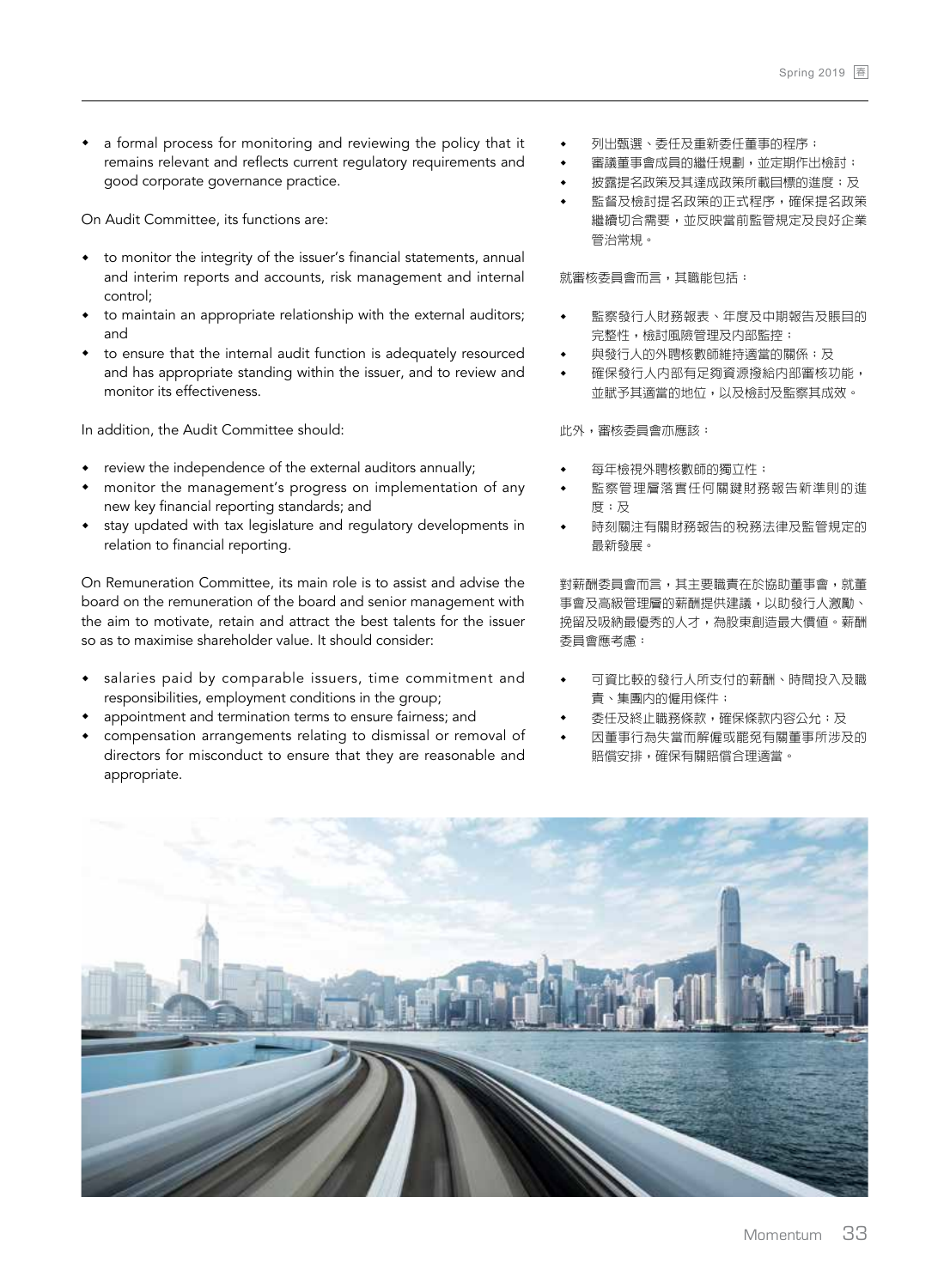# **Board Diversity and Policy**

Under the Listing Rules, every issuer is required to have a diversity policy and to disclose it or its summary in the corporate governance report. In formulating its diversity policy, the issuer should consider the following guidance:

- articulate the benefits of diversity;
- express its commitment to diversify at all levels;
- assess annually on its diversity profile;
- ensure that recruitment and selection practices at all levels are appropriately structured so that a diverse range of candidates are considered; and
- state whether it has identified and implemented programmes that will assist in the development of a broader and more diverse pool of skilled and experienced employees.

On board diversity including gender diversity, it is believed that greater diversity of directors is good for corporate governance because it promotes board effectiveness and enables better decisions to be made due to lessened risk of groupthink. When nominating a director, the board should consider the skills, experience and diversity of perspectives that the nominee is expected to bring to the board.

## **Risk Management and Internal Control**

The board is responsible for risk identification and control including its risk appetite, risk and return trade-offs, risk management and internal control systems. The board should lead in shaping and developing the risk culture and setting the tone at the top. Management is responsible for implementation of the board's risk management policy and procedures.

#### **董事會成員多元化及政策**

根據《上市規則》,各發行人須訂有多元化政策,並於 企業管治報告內披露該政策或政策摘要。在制定多元化 政策時,發行人應考慮以下指引:

- 說明多元化的益處;
- 傳達發行人致力實現全方位多元化的承諾;
- 每年評估其多元化狀況;
- 確保所有級別人員的招聘及甄選均按適當的架構 程序進行,以便能招徠多元背景的人選供發行人 委聘;及
- 說明發行人有否識別並落實有關計劃,以便培養 背景更廣更多元化而富工作經驗和技能的僱員。

就董事會成員多元化(包括性別多元化)而言,一般認 為董事背景更多元化有利於企業管治,提高董事會效 率,並由於集體思維的風險較低,有利作出更佳決策。 在提名董事時,董事會應評估有關人選可為董事會帶來 何樣的技巧、經驗及多元觀點與角度。

## **風險管理及內部監控**

董事會有責任辨識及控制風險,處理包括發行人的風險 承受能力、風險回報權衡、風險管理及內部監控系統等 事宜。董事會應帶頭塑造和發展風險文化,訂立宏觀基 調。管理層負責落實董事會的風險管理政策及程序。

#### **公司秘書**

選任公司秘書時,發行人應根據業務規模和複雜程度, 考慮有關人選是否具有適當的資格和足夠的資歷。公司 秘書被視為董事會與管理層、發行人與股東、發行人與 監管機構之間的重要溝通渠道。就角色、職能及職務而 言,公司秘書應: